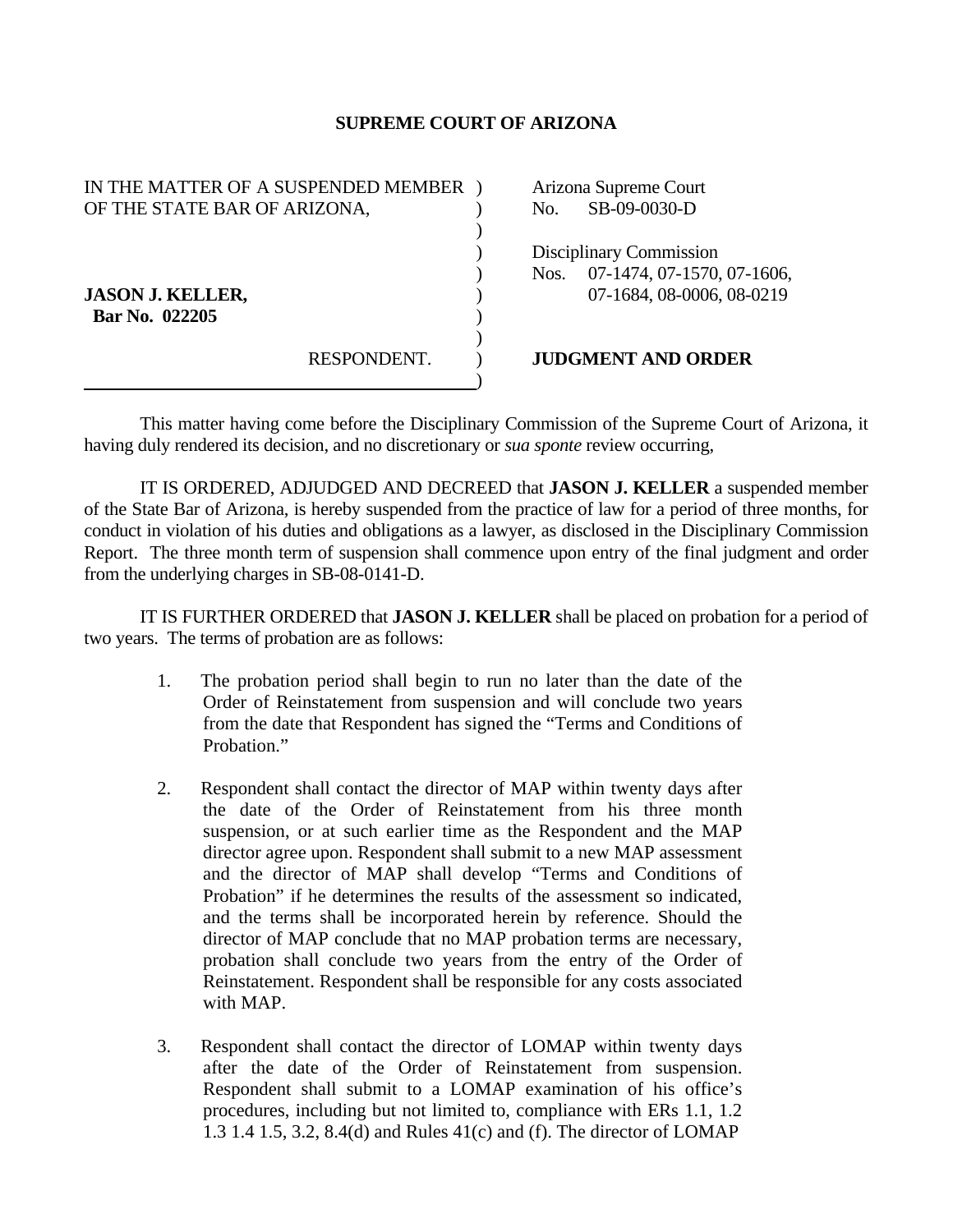shall develop "Terms and Conditions of Probation" and those terms shall be incorporated herein by reference. Respondent shall be responsible for any costs associated with LOMAP.

4. In the event that Respondent fails to comply with any of the foregoing conditions, and the State Bar receives information, bar counsel shall file with the imposing entity a Notice of Non-Compliance, pursuant to Rule 60(a)(5), Ariz.R.Sup.Ct. The Hearing Officer shall conduct a hearing within thirty days after receipt of said notice, to determine whether the terms of probation have been violated and if an additional sanction should be imposed. In the event there is an allegation that any of these terms have been violated, the burden of proof shall be on the State Bar of Arizona to prove non-compliance by clear and convincing evidence.

 IT IS FURTHER ORDERED that Respondent shall comply with all applicable provisions of Rule 72, Rules of the Supreme Court of Arizona, and shall promptly inform this Court of his compliance with this Order as provided in Rule 72(e).

 IT IS FURTHER ORDERED that Respondent shall comply with all rule provisions regarding reinstatement proceedings.

 IT IS FURTHER ORDERED that pursuant to Rule 60(b), the State Bar of Arizona is granted judgment against **JASON J. KELLER** for costs and expenses of these proceedings in the amount of \$1765.16, together with interest at the legal rate from the date of this judgment.

DATED this day of , 2009.

 Rachelle M. Resnick Clerk of the Court

TO:

Jason J. Keller, Respondent (Regular Mail and Certified Mail, Return Receipt) Ralph W. Adams, Respondent's Counsel Edward W. Parker, Bar Counsel Honorable H. Jeffrey Coker., Hearing Officer 6R Leticia V. D'Amore, Disciplinary Clerk (Cert. Copy) Sandra Montoya, Lawyer Regulation Records Manager, State Bar of Arizona (Cert. Copy) Molly Dwyer, Clerk, United States Court of Appeals for the Ninth Circuit (Cert. Copy)